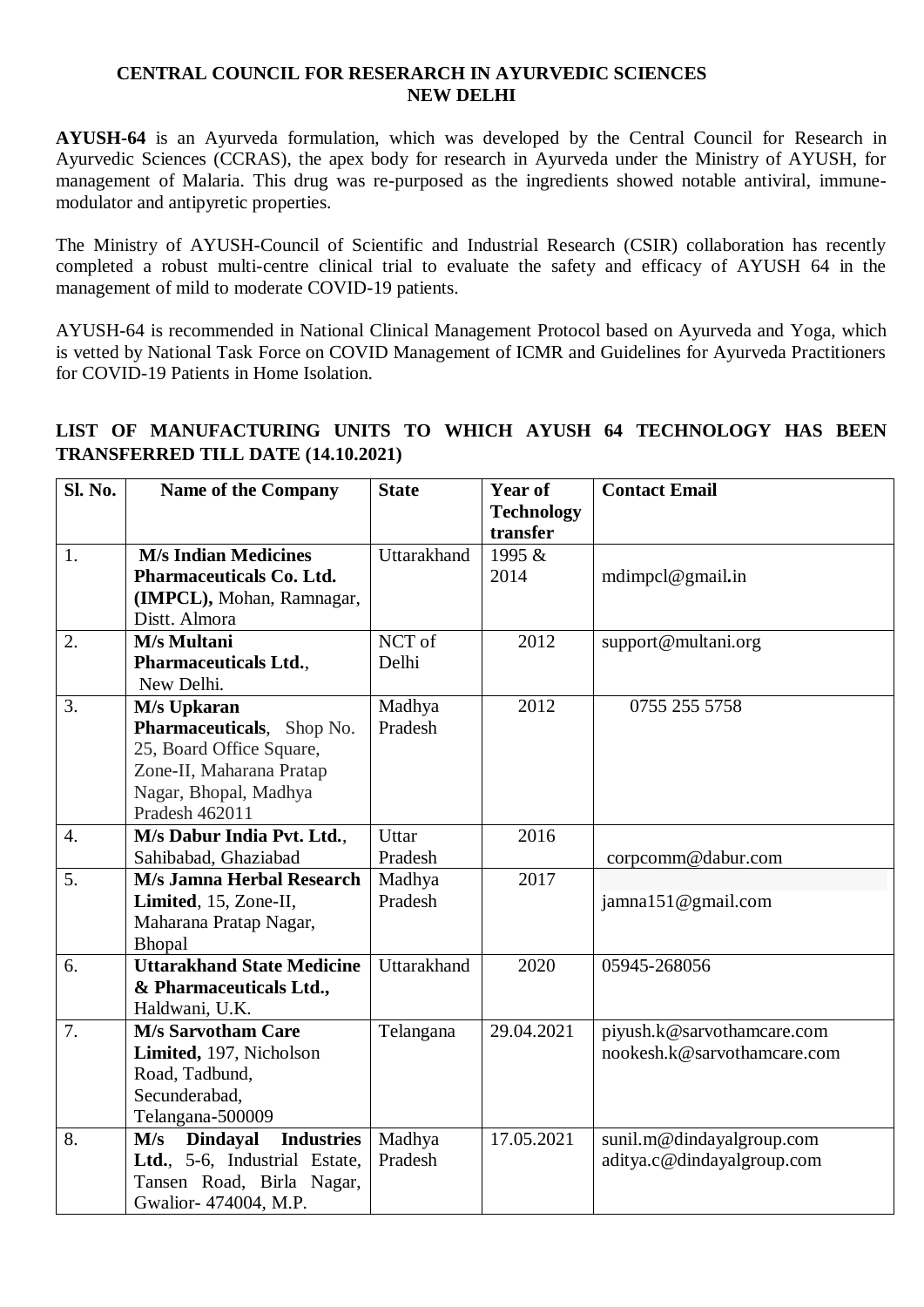| Sl. No. | <b>Name of the Company</b>                                                       | <b>State</b> | Year of           | <b>Contact Email</b>              |
|---------|----------------------------------------------------------------------------------|--------------|-------------------|-----------------------------------|
|         |                                                                                  |              | <b>Technology</b> |                                   |
|         |                                                                                  |              | transfer          |                                   |
| 9.      | M/s Dhootpapeshwar Ltd.,<br>Savarkar<br>Veer<br>Chowk,                           | Maharashtra  | 17.05.2021        | rap@sdlindia.com                  |
|         | Raigad-410206,<br>Panvel,                                                        |              |                   |                                   |
|         | Maharashtra                                                                      |              |                   |                                   |
| 10.     | M/s Dhathri Ayurveda Pvt.                                                        | Kerala       | 18.05.2021        | rajeshkumar.a@dhathri.com         |
|         | Ltd., 33/1882B, Adappilly                                                        |              |                   |                                   |
|         | Road, Ernakulum, Kerala                                                          |              |                   |                                   |
| 11.     | M/s Tirupati Medicare Ltd.,                                                      | Himachal     | 18.05.2021        | prabhat.verma@tirupatigroup.co.in |
|         | Paonta Sahib, Distt. Sirmour,                                                    | Pradesh      |                   |                                   |
|         | H.P.                                                                             |              |                   |                                   |
| 12.     | <b>M/s Sriveda Sattva Private</b>                                                | Karnataka    | 19.05.2021        | dr.ravireddy@srisritattva.com     |
|         | Ltd., Third Floor, No. 54/46,<br>39 <sup>th</sup> A Cross, 11 <sup>th</sup> Main |              |                   |                                   |
|         | Road, 4 <sup>th</sup> T Block,                                                   |              |                   |                                   |
|         | Jayanagar, Bangalore,                                                            |              |                   |                                   |
|         | Karnataka-560041                                                                 |              |                   |                                   |
| 13.     | <b>M/s Revinto Life Science</b>                                                  | Karnataka    | 21.05.2021        | info@revinto.in                   |
|         | Pvt. Ltd, Plot No. 21,                                                           |              |                   |                                   |
|         | KIDAB Industrial Area,                                                           |              |                   |                                   |
|         | Shirwada, Karwar, Uttara                                                         |              |                   |                                   |
|         | Kannada District,                                                                |              |                   |                                   |
| 14.     | Karnataka-581306<br>M/s Karnani                                                  | Maharashtra  | 21.05.2021        | ajay@karnani.co.in                |
|         | <b>Pharmaceuticals Pvt Ltd.</b>                                                  |              |                   |                                   |
|         | 19/23, Vithoba Lane,                                                             |              |                   |                                   |
|         | Vithalwadi, Mumbai,                                                              |              |                   |                                   |
|         | Maharashtra-400002                                                               |              |                   |                                   |
| 15.     | <b>M/s OM Pharmaceuticals</b>                                                    | Maharashtra  | 21.05.2021        | oplfinance@ompharma.in            |
|         | Ltd.,                                                                            |              |                   |                                   |
|         | 202, Vishwa Nanak                                                                |              |                   |                                   |
|         | Apartments,<br>Gurunanak Wadi, Chakala,                                          |              |                   |                                   |
|         | Andheri (East), Mumbai,                                                          |              |                   |                                   |
|         | Maharashtra- 400099                                                              |              |                   |                                   |
| 16.     | <b>M/s Karnataka Antibiotics</b>                                                 | Karnataka    | 27.05.2021        | hodpharma@kaplindia.com           |
|         | & Pharmaceuticals Ltd.,                                                          |              |                   |                                   |
|         | Dr. Rajakumar Road,                                                              |              |                   |                                   |
|         | First Block, Rajajinagar,                                                        |              |                   |                                   |
|         | Bangalore-560010                                                                 |              |                   |                                   |
| 17.     | <b>M/s Desh Rakshak</b>                                                          | Uttarakhand  | 27.05.2021        | dral95@yahoo.com                  |
|         | Aushdhalya Ltd., Kankhal,<br>Haridwar-249408                                     |              |                   |                                   |
| 18.     | M/s S.D.P. Remedies and                                                          | Karnataka    | 27.05.2021        |                                   |
|         | <b>Research Centre, Business</b>                                                 |              |                   | sdpayurveda@gmail.com             |
|         | Office at Udayagiri, Korungu,                                                    |              |                   |                                   |
|         | Kemminje, Village Puttur,                                                        |              |                   |                                   |
|         | DK, Karnataka-574202                                                             |              |                   |                                   |
| 19.     | M/s Meghdoot Gramodyog                                                           | Uttar        | 27.05.2021        | vimal@meghdootherbal.com          |
|         | Sewa Sansthan, A1/18,                                                            | Pradesh      |                   |                                   |
|         | Sector-H, Puraniya                                                               |              |                   |                                   |
|         | Chauraha, Aliganj,<br>Lucknow, U.P.                                              |              |                   |                                   |
|         |                                                                                  |              |                   |                                   |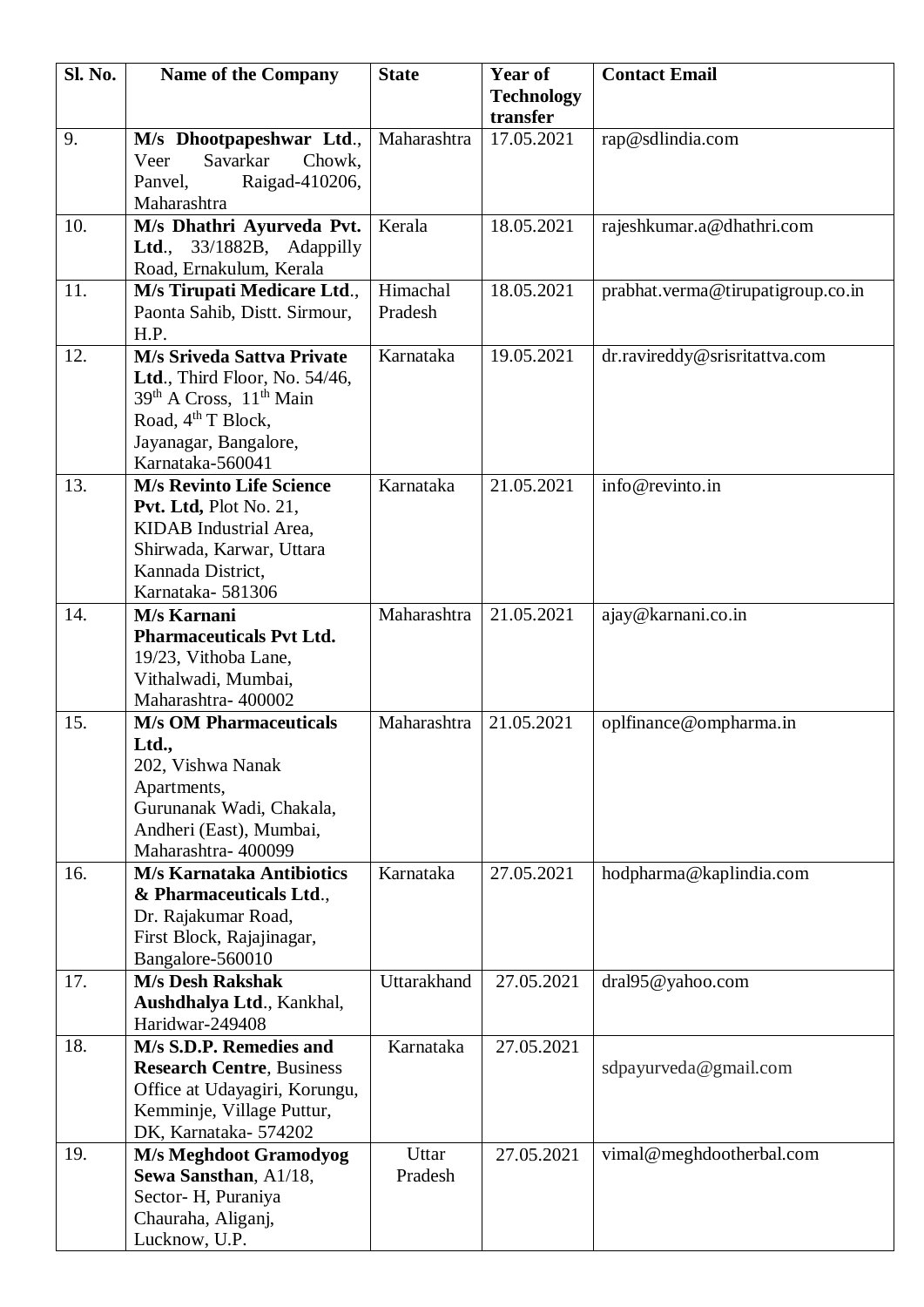| <b>Technology</b><br>transfer<br>20.<br><b>M/s Amulya Labs Private</b><br>vish.gupta134@gmail.com<br>31.05.2021<br>Haryana<br>Ltd., Plot No 74, Industrial |  |
|------------------------------------------------------------------------------------------------------------------------------------------------------------|--|
|                                                                                                                                                            |  |
|                                                                                                                                                            |  |
|                                                                                                                                                            |  |
|                                                                                                                                                            |  |
| Estate HSIIDC, Alipur,                                                                                                                                     |  |
| Barwala, Panchkula,                                                                                                                                        |  |
| Haryana-134118                                                                                                                                             |  |
| 31.05.2021<br>21.<br><b>M/s Uma Ayurvedics</b><br>Uttar<br>umaayurved@hotmail.com                                                                          |  |
| Private Ltd., Madhav<br>Pradesh                                                                                                                            |  |
| Puri, Nadrai Gate, Kasganj                                                                                                                                 |  |
| (Etah), - 207123, U.P.<br>22.                                                                                                                              |  |
| basicayurveda@gmail.com<br>M/s Basic Ayurveda<br>Uttar<br>31.05.2021<br>46, Anand Industrial Estate,<br>Pradesh                                            |  |
| Mohan Nagar,                                                                                                                                               |  |
| Ghaziabad-201007,                                                                                                                                          |  |
| U.P.                                                                                                                                                       |  |
| M/s Alna Biotech Pvt. Ltd.<br>03.06.2021<br>care@alnabiotech.com<br>23.<br>Haryana                                                                         |  |
| SCF 1013, Ground Floor<br>jurisdiction                                                                                                                     |  |
| Motor Market.                                                                                                                                              |  |
| Manimajra,                                                                                                                                                 |  |
| Chandigarh-160101                                                                                                                                          |  |
| 24.<br>Maharashtra<br>03.06.2021<br>M/s Pharmaveda (India)<br>sagartungare@pharmaveda.com                                                                  |  |
| Private Ltd.                                                                                                                                               |  |
| B-4 Kamdar Shopping Centre,                                                                                                                                |  |
| <b>Opp Railway Station Vile</b>                                                                                                                            |  |
| Parle (East), Mumbai,                                                                                                                                      |  |
| Maharashtra-400057                                                                                                                                         |  |
| 25.<br>Kerala<br>04.06.2021<br>oushrd@gmail.com<br><b>M/s Pharmaceutical</b>                                                                               |  |
| <b>Corporation (IM) Kerala</b>                                                                                                                             |  |
| Ltd.                                                                                                                                                       |  |
| Kuttanellur P.O.,<br>Trissur, Kerala-680014                                                                                                                |  |
| <b>M/s Amar Pharmaceuticals</b><br>07.06.2021<br>26.<br>Uttar<br>amarpharma107@gmail.com                                                                   |  |
| and Labs (India) Pvt. Ltd.<br>Pradesh                                                                                                                      |  |
| 17/110 Nawab Compound,                                                                                                                                     |  |
| Ram Narain Bazar, Kanpur,                                                                                                                                  |  |
| Uttar Pradesh-208001                                                                                                                                       |  |
| 27.<br>Himachal<br><b>M/s Shree Dhanwantri</b><br>07.06.2021<br>gauravarora@shridhanwantri.com                                                             |  |
| Pradesh<br>Herbals,                                                                                                                                        |  |
| Village Kishanpura, Tehsil                                                                                                                                 |  |
| Nalagarh, District Solan,                                                                                                                                  |  |
| Himachal Pradesh-174101                                                                                                                                    |  |
| 07.06.2021<br>28.<br>Uttarakhand<br>M/s Maheshwari<br>info@mpil-herbal.com                                                                                 |  |
| <b>Pharmaceuticals (India)</b>                                                                                                                             |  |
| Ltd., Plot No. 7, Sector 6B                                                                                                                                |  |
| IIE SIDCUL, Haridwar,                                                                                                                                      |  |
| Uttarakhand-249403                                                                                                                                         |  |
| <b>M/s HLL Lifecare Limited</b><br>09.06.2021<br>Kerala<br>sampathkumar@lifecarehll.com,<br>29.                                                            |  |
| HLL Bhavan,<br>hll.bharat0407@gmail.com                                                                                                                    |  |
| Mahilamandiram Road,                                                                                                                                       |  |
| Poojappura,<br>Thiruvananthapuram,                                                                                                                         |  |
| Kerala- 695012                                                                                                                                             |  |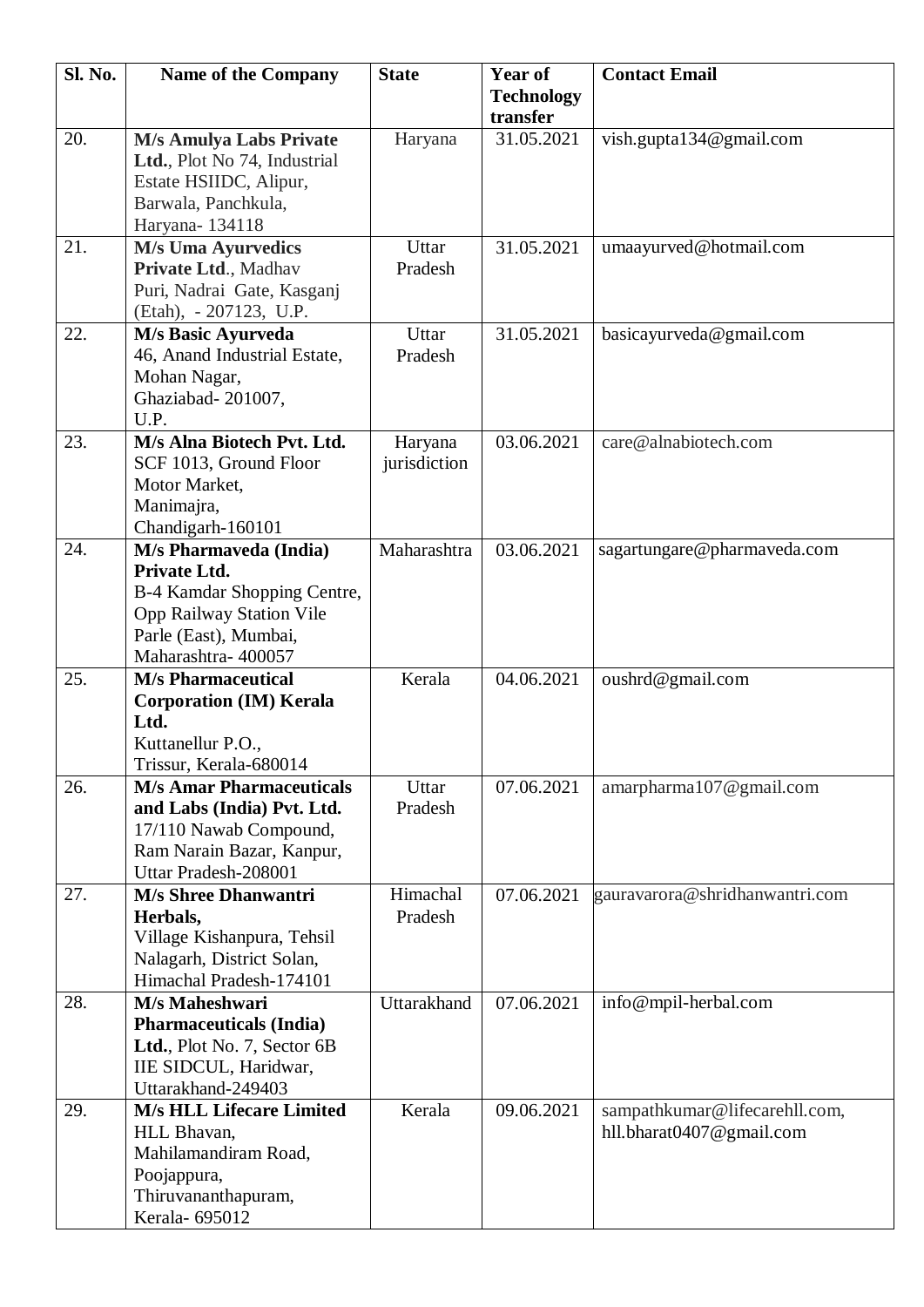| Sl. No. | <b>Name of the Company</b>                          | <b>State</b> | Year of                | <b>Contact Email</b>               |
|---------|-----------------------------------------------------|--------------|------------------------|------------------------------------|
|         |                                                     |              | <b>Technology</b>      |                                    |
| 30.     | M/s Bipha Drug                                      | Kerala       | transfer<br>11.06.2021 | gm@bipha.com                       |
|         | <b>Laboratories Private Ltd.</b>                    |              |                        |                                    |
|         | XIII/804, Pallipurathukavu                          |              |                        |                                    |
|         | Junction, Kottayam,                                 |              |                        |                                    |
|         | Kerala- 686039                                      |              |                        |                                    |
| 31.     | M/s Himalaya Research                               | Jammu &      | 11.06.2021             | ved@himalayaresearchlaboratory.com |
|         | Laboratory,                                         | Kashmir      |                        |                                    |
|         | EPIP, Bari Brahmna,                                 |              |                        |                                    |
|         | Jammu-181133                                        |              |                        |                                    |
| 32.     | <b>M/s Mangalam Biotech</b>                         | Delhi        | 11.06.2021             | manglambiotechresearch@gmail.com   |
|         | <b>Research</b>                                     |              |                        |                                    |
|         | 39/23, 2nd Floor, Lane No. 15,                      |              |                        |                                    |
|         | Sameyapur Industrial Area,                          |              |                        |                                    |
|         | Delhi-110042                                        |              |                        |                                    |
| 33.     | M/s North India Life                                | Haryana      | 14.06.2021             | northindiapharma@ymail.com         |
|         | <b>Sciences Private Limited</b>                     |              |                        |                                    |
|         | Plot No-430, Sec-3,                                 |              |                        |                                    |
|         | <b>HSIIDC</b> Karnal,                               |              |                        |                                    |
| 34.     | Haryana-132001                                      |              |                        |                                    |
|         | M/s Nirav Healthcare,<br>Plot No. 25, GIDC Phase-I, | Gujarat      | 29.06.2021             | fdca.niravhealthcare@gmail.com     |
|         | Industrial Estate, Rajpipla,                        |              |                        |                                    |
|         | Narmada, Gujarat-393145                             |              |                        |                                    |
| 35.     | <b>M/s Minor Forest Produce</b>                     | Madhya       | 01.07.2021             | mfpparc@gmail.com                  |
|         | <b>Processing &amp; Research</b>                    | Pradesh      |                        |                                    |
|         | Centre, Van Parisar,                                |              |                        |                                    |
|         | Barkheda, Pathani,                                  |              |                        |                                    |
|         | Bhopal-462021                                       |              |                        |                                    |
| 36.     | M/s. Multi State Co-                                | Uttarakhand  | 07.07.2021             | multistatecoop354@gmail.com        |
|         | <b>Operative Pharmaceuticals</b>                    |              |                        |                                    |
|         | & Research                                          |              |                        |                                    |
|         | Lane No.1, Mangal Parao,                            |              |                        |                                    |
|         | Haldwani, Nainital-263139                           |              |                        |                                    |
| 37.     | <b>Co-operative Drug Factory</b>                    | Uttarakhand  | 20.07.2021             | ranikhetcdf@gmail.com              |
|         | Udyog Nagar, Ganiadeoli,<br>Ranikhet, Almora,       |              |                        |                                    |
|         | Uttarakhand-263645                                  |              |                        |                                    |
| 38.     | M/s Baijnath                                        | H.P          | 05.08.2021             | baijnath.phar@gmail.com            |
|         | <b>Pharmaceutical Pvt. Ltd.,</b>                    |              |                        |                                    |
|         | P.O. Paprola, Tehsil Baijnath,                      |              |                        |                                    |
|         | Distt. Kangra,                                      |              |                        |                                    |
|         | H. P. - 176115                                      |              |                        |                                    |
| 39.     | M/s Rajasthan Herbal                                | Rajasthan    | 06.08.2021             | rajasthanherbal.rnd@gmail.com      |
|         | <b>International Pvt. Ltd.,</b>                     |              |                        |                                    |
|         | $F - 143$ , IInd Phase,                             |              |                        |                                    |
|         | Riico Industrial Area,                              |              |                        |                                    |
|         | Jhunjhunu,                                          |              |                        |                                    |
|         | Rajasthan-333001.                                   |              |                        |                                    |